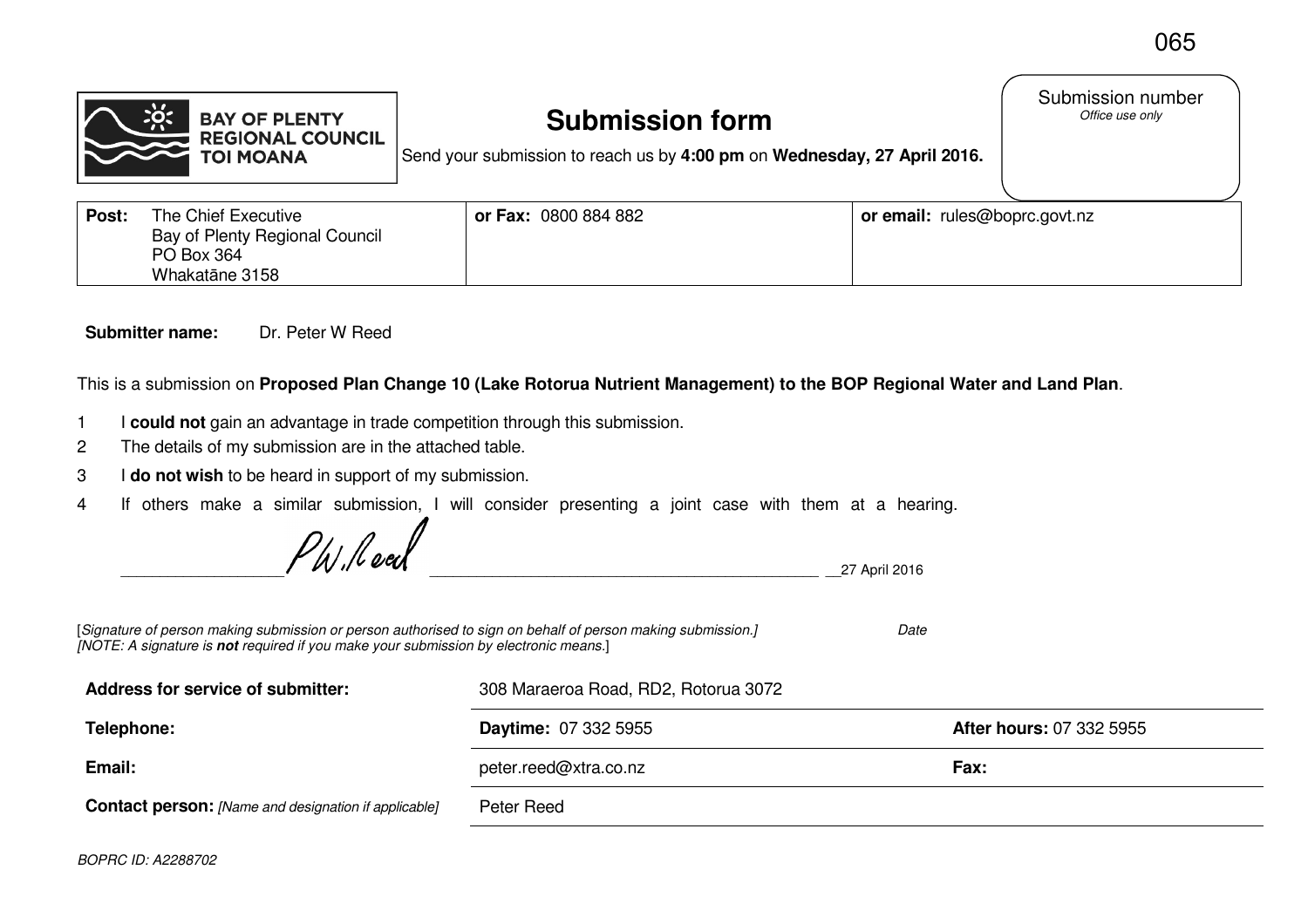## **SUBMISSION POINTS:**

| Page no.               | Reference<br>(e.g. Policy, rule,<br>method or objective<br>number)       | Support/oppose | <b>Decision sought</b><br>Say what changes to the plan you would like                                                                        | <b>Give reasons</b>                                                                                                                                                                                                                                                                                                                                                                                                                                                                                                                                                                                                                                                                                                                                                                                                                                                                                                                                                                                                                                                                                                                                                                                                                                                                                                                                                                                                                                                                                                                                                                                                                                                                                                                                                                                                                                                                                                                                                                                                                                                                                                                                                                                 |
|------------------------|--------------------------------------------------------------------------|----------------|----------------------------------------------------------------------------------------------------------------------------------------------|-----------------------------------------------------------------------------------------------------------------------------------------------------------------------------------------------------------------------------------------------------------------------------------------------------------------------------------------------------------------------------------------------------------------------------------------------------------------------------------------------------------------------------------------------------------------------------------------------------------------------------------------------------------------------------------------------------------------------------------------------------------------------------------------------------------------------------------------------------------------------------------------------------------------------------------------------------------------------------------------------------------------------------------------------------------------------------------------------------------------------------------------------------------------------------------------------------------------------------------------------------------------------------------------------------------------------------------------------------------------------------------------------------------------------------------------------------------------------------------------------------------------------------------------------------------------------------------------------------------------------------------------------------------------------------------------------------------------------------------------------------------------------------------------------------------------------------------------------------------------------------------------------------------------------------------------------------------------------------------------------------------------------------------------------------------------------------------------------------------------------------------------------------------------------------------------------------|
| 4 & numerous<br>others | The Catchment<br>Boundary<br>Map LR1 and<br>numerous other<br>references | Oppose         | Bring the Proposed Plan Change 10 catchment<br>boundary in line with the existing Rule 11 boundary,<br>particularly in the Maraeroa Rd area. | In short by applying a boundary that is purely scientifically based (with<br>inherent scientific uncertainty), the Proposed Plan Change 10 is overly<br>complicated, not practical, and will be open to legal/scientific challenge.<br>It would be a triumph of common sense if the boundary for Proposed<br>Plan Change 10 was identical to that used for Rule 11.<br>In detail:<br>1/ Document "CR2014 CR 2014-111 Lake Rotorua catchment<br>boundary" clearly states the boundary is "best-estimate". In other<br>words it is not precise and may not always be accurate. The boundary<br>will be open to legal/scientific challenge.<br>2/ Document "CR2014 CR 2014-111 Lake Rotorua catchment<br>boundary" explains the boundary is essentially a complex<br>mathematical construct (albeit based on good science). In other words<br>it is subject to change depending on the preferred method used, and<br>future developments in the mathematical methods. It is not definite and<br>is highly likely to change with time. The boundary will be open to<br>legal/scientific challenge.<br>3/ Even if the boundary is taken as given, the "best-estimate"<br>has uncertainty (technically 95% confidence intervals, aka margins of<br>error), as illustrated in Figure 3.8 of "CR2014 CR 2014-111 Lake<br>Rotorua catchment boundary". This uncertainty is at its greatest in the<br>area North of the Mamaku township stretching almost to SH5 (more or<br>less along the length of Maraeroa Rd), where the uncertainty is<br>apparently approx. 1,000 metres on either side of the boundary (figure<br>3.8)<br>4/ The extent of the uncertainty (approx. plus or minus 1,000<br>metres) in the Maraeroa Rd area is such that the minimum groundwater<br>catchment boundary falls within the Rule 11 boundary (which for the<br>most part runs along the Eastern side of Maraeroa Rd). In other words<br>the Proposed Plan Change 10 boundary could easily be justified to<br>match the existing Rule 11 boundary for most if not all of Maraeroa Rd.<br>5/ The Rule 11 boundary in the Maraeroa Rd area matches well<br>with existing property boundaries, and coincides with the Regional |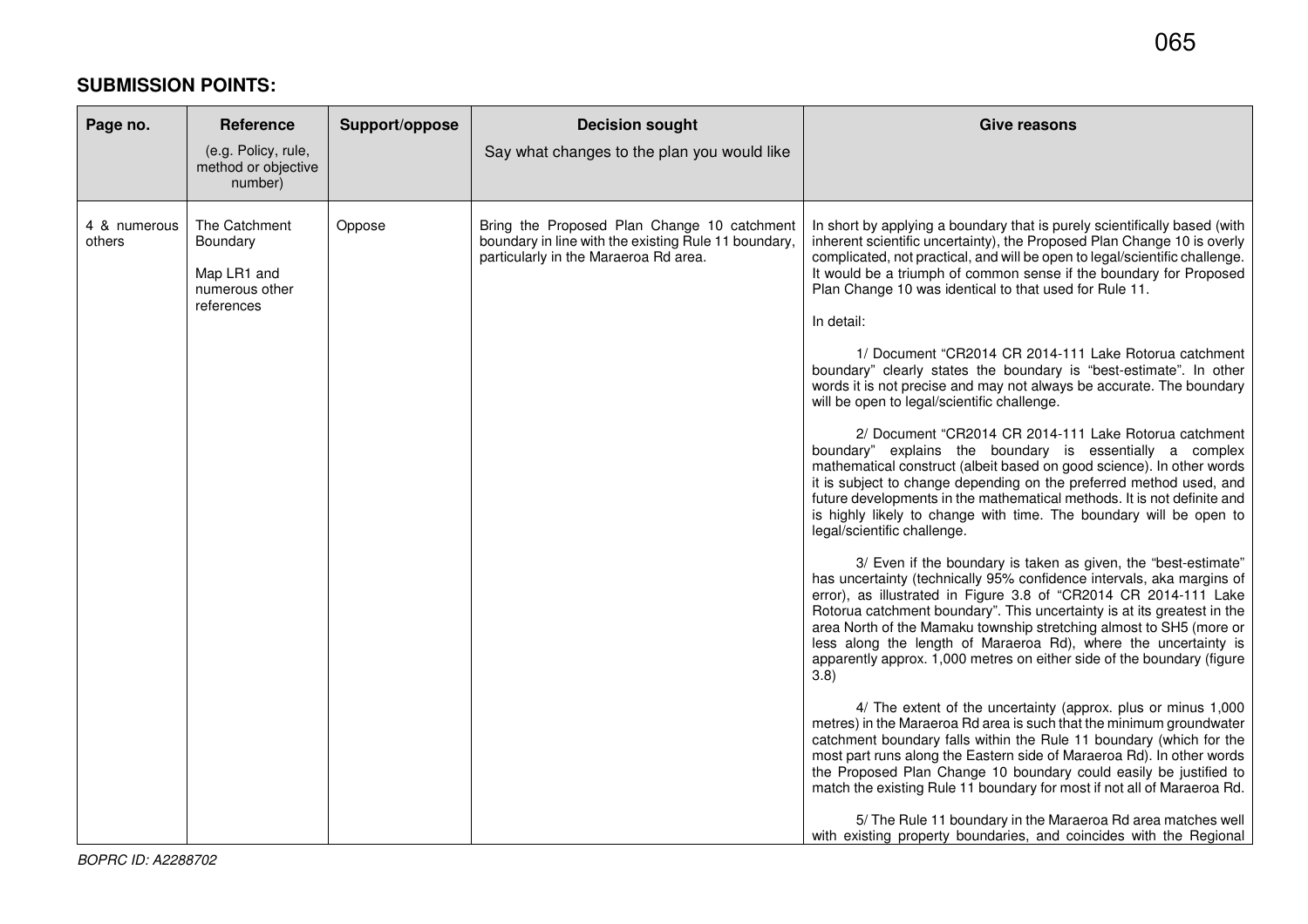|          |                                                      |         |                                                                                                                                                                                                                                                                                                                       | council boundary. Conversely the Proposed Plan Change 10<br>boundary, does not coincide with property boundaries (see schedule<br>LR4) and extends into the Waikato regional council area.                                                                                                                                                                                                                                                                                                                                                                                                                                                                                                                                                                                                                                                                                                                                                                                                                                                                                                                      |
|----------|------------------------------------------------------|---------|-----------------------------------------------------------------------------------------------------------------------------------------------------------------------------------------------------------------------------------------------------------------------------------------------------------------------|-----------------------------------------------------------------------------------------------------------------------------------------------------------------------------------------------------------------------------------------------------------------------------------------------------------------------------------------------------------------------------------------------------------------------------------------------------------------------------------------------------------------------------------------------------------------------------------------------------------------------------------------------------------------------------------------------------------------------------------------------------------------------------------------------------------------------------------------------------------------------------------------------------------------------------------------------------------------------------------------------------------------------------------------------------------------------------------------------------------------|
|          |                                                      |         |                                                                                                                                                                                                                                                                                                                       | 6/ For the sake of keeping to the "best-estimate", mathematical-<br>construct groundwater catchment boundary The Proposed Plan<br>Change 10 document is significantly complicated by making repeated<br>specific provision for properties that are "not previously managed by<br>rule 11". For the sake of relatively few properties, which may contribute<br>relatively little (and possibly nothing) to the nutrient flow into Lake<br>Rotorua, this over complication seems to lack practicality and/or<br>common sense.                                                                                                                                                                                                                                                                                                                                                                                                                                                                                                                                                                                     |
|          |                                                      |         |                                                                                                                                                                                                                                                                                                                       | 7/ Properties that are within the Waikato regional council area,<br>are being brought within rules of the BOP regional council. For the sake<br>of relatively few properties, which may contribute relatively little (and<br>possibly nothing) to the nutrient flow into Lake Rotorua, this over<br>complication seems to lack practicality and/or common sense.                                                                                                                                                                                                                                                                                                                                                                                                                                                                                                                                                                                                                                                                                                                                                |
|          |                                                      |         |                                                                                                                                                                                                                                                                                                                       | 8/ Because the groundwater boundary does not coincide with<br>property boundaries, many properties at the boundary will have the<br>rather ludicrous situation of having to abide by some rules for part of<br>their property (based on an irregular line on map), but not on other<br>parts. For the sake of relatively few properties, which may contribute<br>relatively little (and possibly nothing) to the nutrient flow into Lake<br>Rotorua, this over complication seems to lack practicality and/or<br>common sense.                                                                                                                                                                                                                                                                                                                                                                                                                                                                                                                                                                                  |
| 6 and 12 | $LRP9$ (c) and<br>corresponding LR<br>R <sub>3</sub> | Support | Support the intention to allow as a permitted activity<br>[LR P9 (c)] "The use of land for farming activities on<br>properties/farming enterprises 5 hectares or less in<br>area from 1 July 2017 provided there is no intensive<br>land use."<br>As implemented under LR R3 (primarily) and other<br>rules (in part) | Some lower limit to the size of property is required otherwise the<br>proposed changes will become very impractical and require huge<br>resources for both compliance and enforcement - with little if any<br>reduction to the nutrient flow to Lake Rotorua. The 5 hectare limit is a<br>good demarcation, I think, between what are most likely un-intensive<br>non-commercial properties (eg, residential only, small lifestyle block,<br>community owned) and properties above that size that are more likely<br>commercial farming (at least in part). In my experience non-commercial<br>lifestyle properties don't apply the large amounts of fertiliser used by<br>commercial operations, and are not inclined to maximise livestock<br>intensity. Any reduction in this cut-off is more likely to have the<br>unintended consequence of including non-commercial properties with<br>zero or minimal contribution to nutrient run-off. Any reduction to the<br>limit will also demand new consideration of the practicality of many of<br>the compliance requirements of these rules (for eg Overseer). |